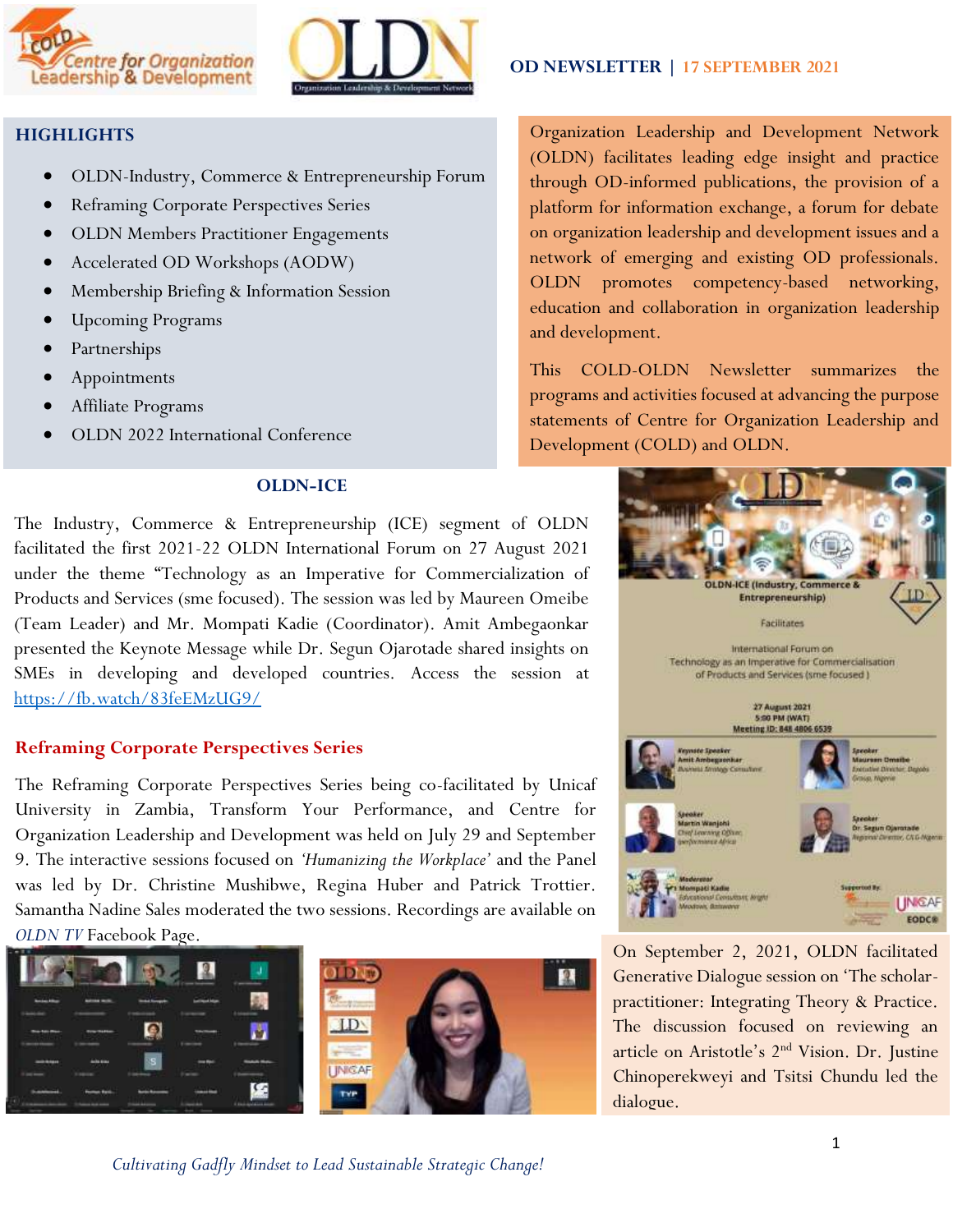



### **OD NEWSLETTER | 17 SEPTEMBER 2021**

The *Accelerated OD Workshop (AODW)* for the period August -September 2021 focused on the *Fundamentals of Organization Leadership and Development*. Participants explored the premises, pillars, and values of OD in relation to consulting. The focus of the sessions was on enhancing consulting, coaching and facilitating change initiatives in organizations.

COLD facilitated Advisory & Consulting sessions in Dubai and Nigeria during the period August – September. In Dubai, a workshop on Competency-Based & Behavioural Interviewing: Facilitating Successful Talent Acquisition was delivered to Al Masaood Bergum. On 16 September, COLD finished a 12-week Management Development Programme in Nigeria. The MDP was facilitated by Dr. Cornel Malan, Mr. Martin Wanjohi, Dr. Justine Chinoperekweyi. Dr. Dotun Jegede assisted in the entire programme.





**Membership Briefing & Information Session**

In order to onboard new OLDN Members and reinforce the mission of the professional community of scholars and practitioners, OLDN will facilitated a Membership Briefing & Information Session on October 1 st, 2021. All members are invited to attend as the session will briefly discuss the

fundamentals of OD.

# **Affiliate Programs and Members Engagement**

The HR Rendezvous hosted its monthly conversation under the theme 'Championing People Performance in Organizations'. COLDC and OLDN Members participated as panelists during the conversation.

Bright Meadows (Botswana) hosted a session under the theme "Mock and Final Examination: Excelling in the exam room as a family". OLDN Botswana and Zimbabwe members actively supported the conversation. OLDN Botswana members are scheduled to facilitate the November 2021 OLDN Session.

The International Society for Organization Development & Change (ISODC) facilitated a webinar on Global OD Consulting while ASM India hosted the ISODC Town Hall. OLDN Members participated in the ISODC sessions.

Members are invited to the upcoming Network for Organization Development Experts (NODE), Lebanon scheduled for September 22<sup>nd</sup>-Meeting ID: 836 456 52667, Passcode: 226716



OLDN-Botswana

Dialogue



*Cultivating Gadfly Mindset to Lead Sustainable Strategic Change!*

**OLDN** Information Session & Membership Briefing 01 October 2021 4:00 PM (CAT) - OLDN Membership Model<br>- LEARN OD Approach - Understanding<br>Organization Development

acilitator: Dr. Justine Chinoperekweyi

From the supplement CHDC, maintaining

www.canbraold.com info@centreold.com

(OD) & Change

**OLDN**